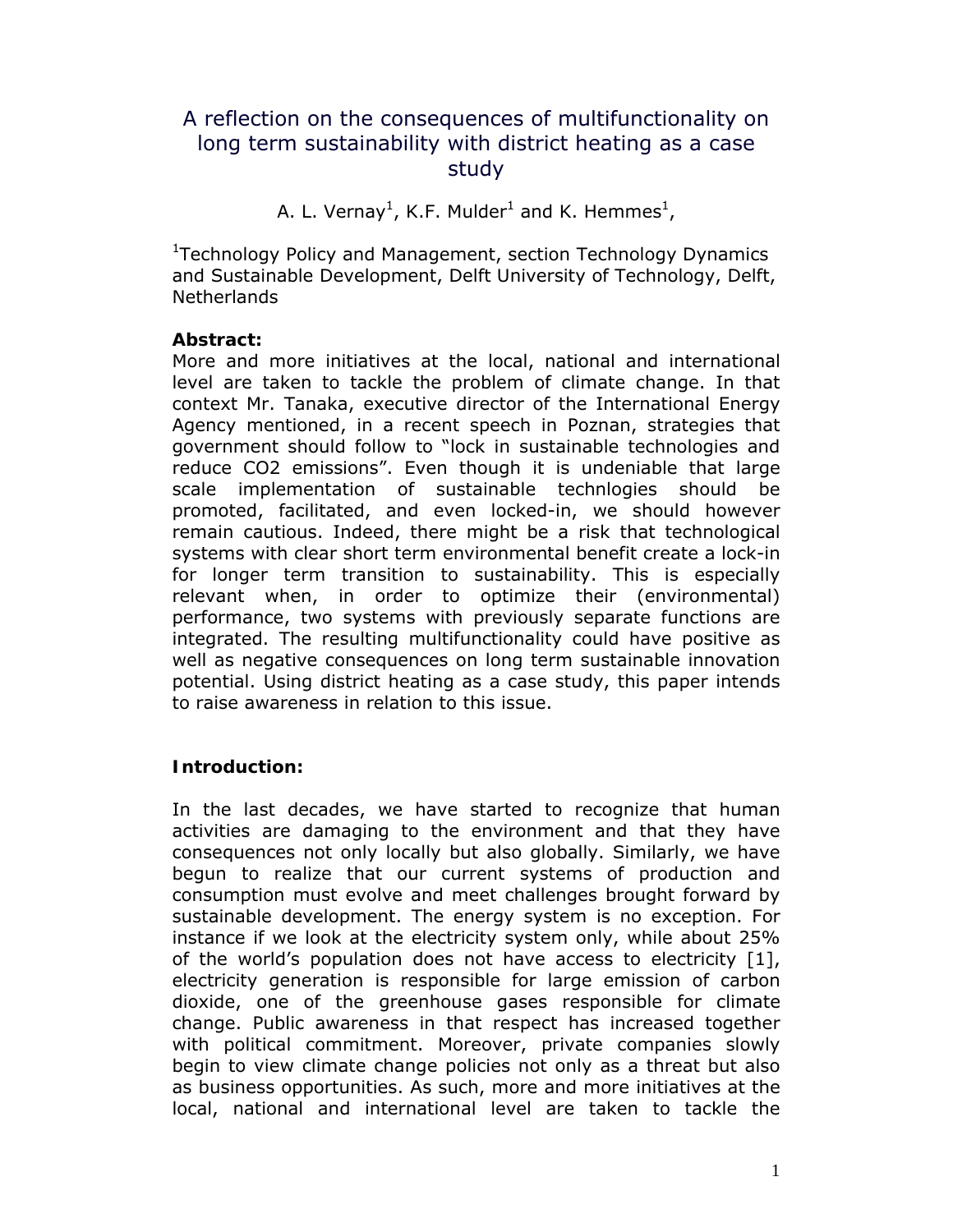problem of climate change. In that context during the COP 14 in Poznan, Mr. Tanaka executive director of the International Energy Agency stated that "by adopting new energy efficiency measures, constructing green energy infrastructure and taking steps to integrate cleaner energy into the power grids, governments can lock in sustainable technologies and reduce  $CO<sub>2</sub>$  emissions" [2].

Even though it is undeniable that large scale implementation of sustainable technologies should be promoted, facilitated, and even locked-in, we should however remain cautious. Indeed, there might be a risk that technologies or technological systems with clear short term environmental benefit create a lock-in for longer term transition to sustainability. We are basing that remark on two main observations. First some technologies that are promoted as sustainable are mere optimization of existing systems. And second, in a number of cases, this optimization involves or results in new interactions between systems that were initially separated. Combined heat and power is a good illustration of these two facts. It is promoted as one of the technologies to implement in order to fight climate change. However, in itself it only is an optimization of incumbent technologies for electricity generation. Moreover, cogeneration creates a physical link between the electricity and the heat system which were initially separated.

Using district heating as a case study, the goal of this paper is to highlight that system integration and resulting increasing multifunctionality may have unforeseen consequences. Moreover, we also want to reflect upon these consequences by questioning whether implementing such technologies will facilitate or create additional barriers in a long term transition to sustainability.

#### **District heating, an introduction:**

District heating is a system where heat is produced centrally and distributed to a number of commercial or residential end users via a double pipe heat network [3]. High investments are required in the pipeline network leading to a long return on investment. The size of district heating systems may range from a single neighborhood to an entire city. When the district heating network covers a large area, there are usually multiple heat sources. This has the advantage that when there is a low heat demand, some installations can be completely shut down in order to ensure that those running do so at full load. No efficiency is then lost because of part load operation (international Energy Agency (IEA) 1999). On the contrary heating systems build on-site are designed to be able to meet peak load demand. This means that most of the time they would be working at part load and at a lower efficiency[4].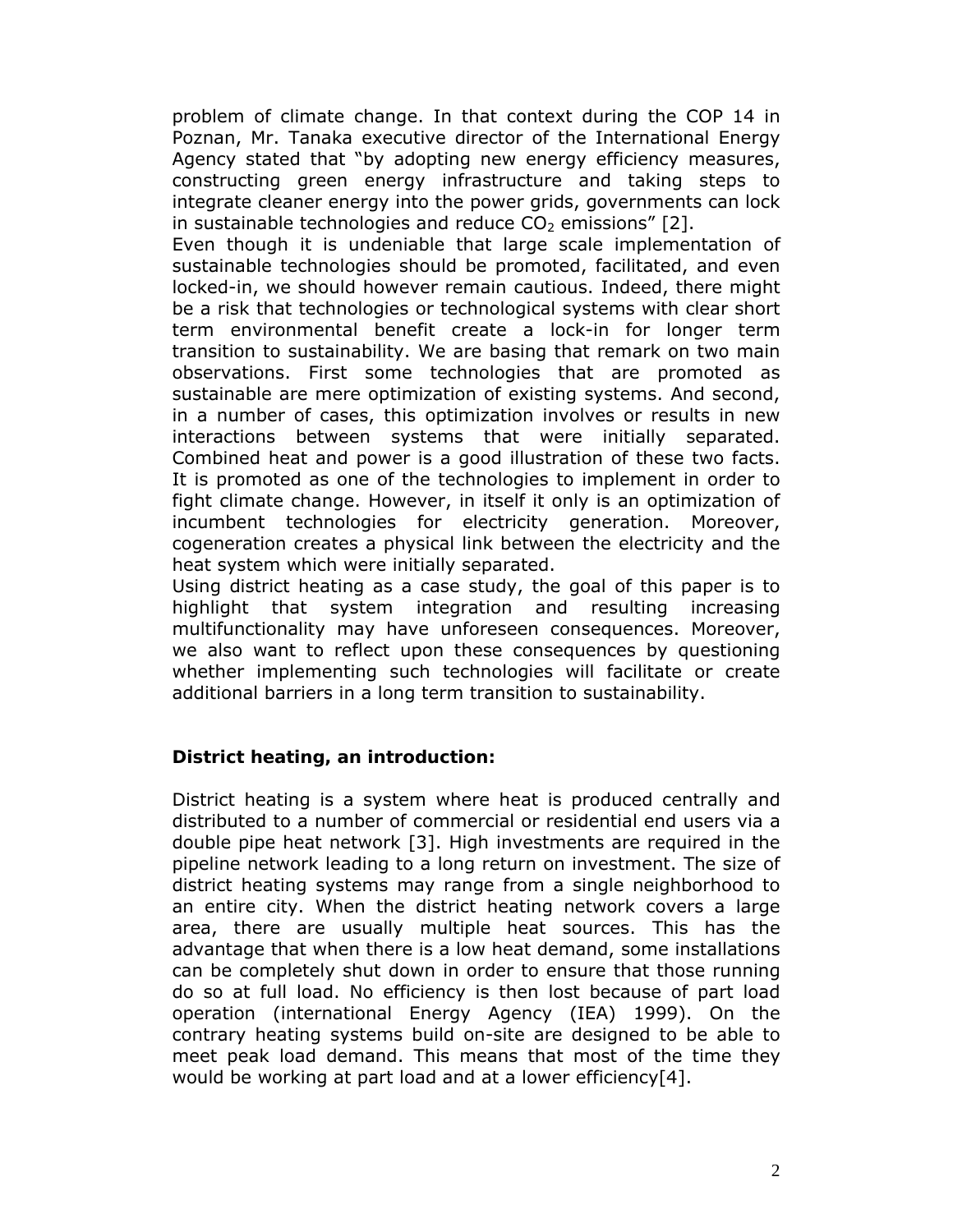Moreover, heat losses usually between 5 and 10 % occur during transport. District heating systems are thus an interesting solution both in term of efficiency and from an economic perspective mainly in dense urban areas where heat demand is high (international Energy Agency (IEA) 1999).

The efficiency of the system also depends on the temperature of the source. It differs depending on country standards and may vary from 140°C to 68°C in low temperature district heating system. Moreover, the difference in temperature between the supply and the return flow influences overall system's efficiency as well, the higher the difference the higher efficiency. This is especially the case when the heat comes from cogeneration and the return flow is used as cooling water for the power plant (international Energy Agency (IEA) 1999).

The European Union sees district heating, especially when based on combined heat and power, as one of the strategies necessary to decrease  $CO<sub>2</sub>$  emissions and make the transition to a sustainable energy system [5]. Indeed, first efficiency of centralized heat production is usually higher than that of decentralized heat production. Second, it can valorize energy sources that would otherwise be discarded such as industrial waste heat. Third, as mentioned previously it can be generated by combined heat and power, increasing overall system efficiency. Finally, it can make use of renewable energy sources such as biomass, geothermal heat and solar energy.

However, some scholars are adopting a more cautious position and suggest that the presence of a district heating system can, as it has been experienced in Germany and Sweden, slow down the implementation of low energy houses. Indeed, in such a system, the costs of the infrastructure are high and in areas where linkage to a local district heating network is compulsory, developers may not have an incentive to invest both in the district heating and in technologies to decrease the energy demand of houses and buildings [6, 7]. Moreover, when industrial waste heat is used as an input, the heat produced during industrial processes changes from being considered as waste to being considered as a by-product of economic value. As such, industries may not be willing to invest in innovations that could increase their efficiency. As a result, district heating can cause a lock-in both in the input and in the output side resulting from economic, technical and institutional barriers.

Nevertheless, when analyzing both the opportunities brought forward by district heating and the possible causes of lock-in, the inherent and potential multifunctional character of district heating has not fully been considered.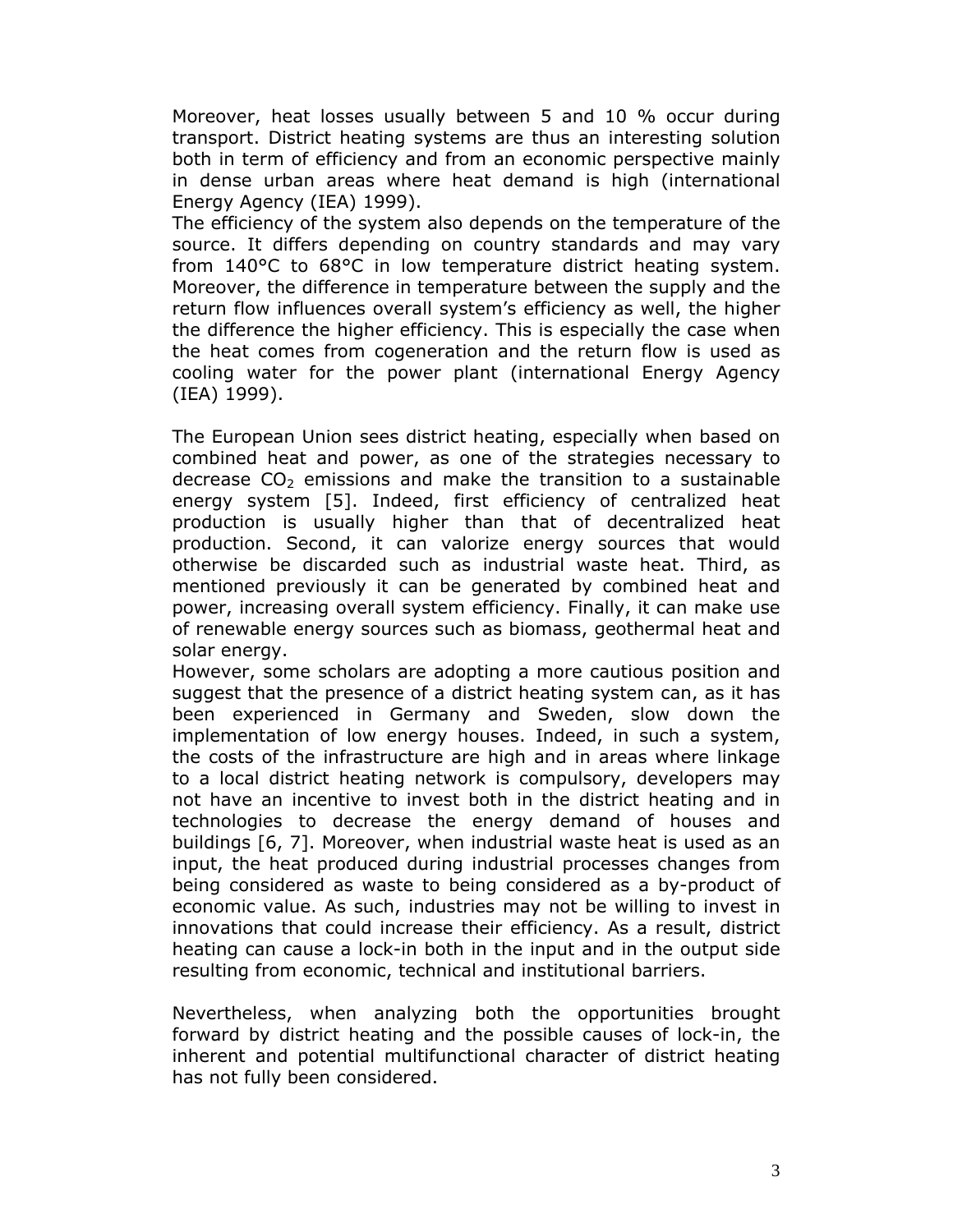In the following section we will analyze district heating as a multifunctional system and reflect on the consequences of this multifunctionality.

## **District heating as a multifunctional system**

#### Which multifunctionality?

Before describing the multifunctional character of district heating, it is first important to explain the meaning of the term in the context of this paper.

The term multifunctionality has various meanings and can be used in different contexts. Materials, products, networks, processes, actors or complete systems can be described as multifunctional. Besides, can be multifunctional something that has more than one application (multi-purpose), and/or can perform multiple functions in a given production process, organization, network, system, etc., Furthermore, in literature the notion of multifunctionality is also sometimes used to refer to externalities or in other term functions or impacts that a given technology or system has on society but that do not have a market value either positive or negative [8].

In this paper we chose to focus on technologies that are or have the potential to perform multiple functions with market value. Indeed even though externalities are important to keep in mind especially when considering sustainable development, when included in our definition everything becomes inherently multifunctional. Keeping that in mind we are interested in the consequences of this multifunctionality on the way socio-technical systems operate.

#### Multifunctionality of district heating:

A variety functions are and could be associated with district heating energy system. First district heating is usually used to provide heat both for space heating and domestic hot water. Second, it is very often linked to a cogeneration unit, integrating the district heating system with the electricity system. Third, in summer, when heat demands are low, the district heating network can for instance also be used to deliver heat to absorption chillers that can in turn produce chilled water for cooling purposes. Fourth, cogeneration can also be considered as one of the options for demand side management if proper heat storage is developed. Last but not least, district heating can to a certain extend influence building design. This is what we can also refer to as a conditional function.

In the section that follows, each of these (potential) functions will be analysed in more details.

*Space heating and domestic hot water: two separate functions*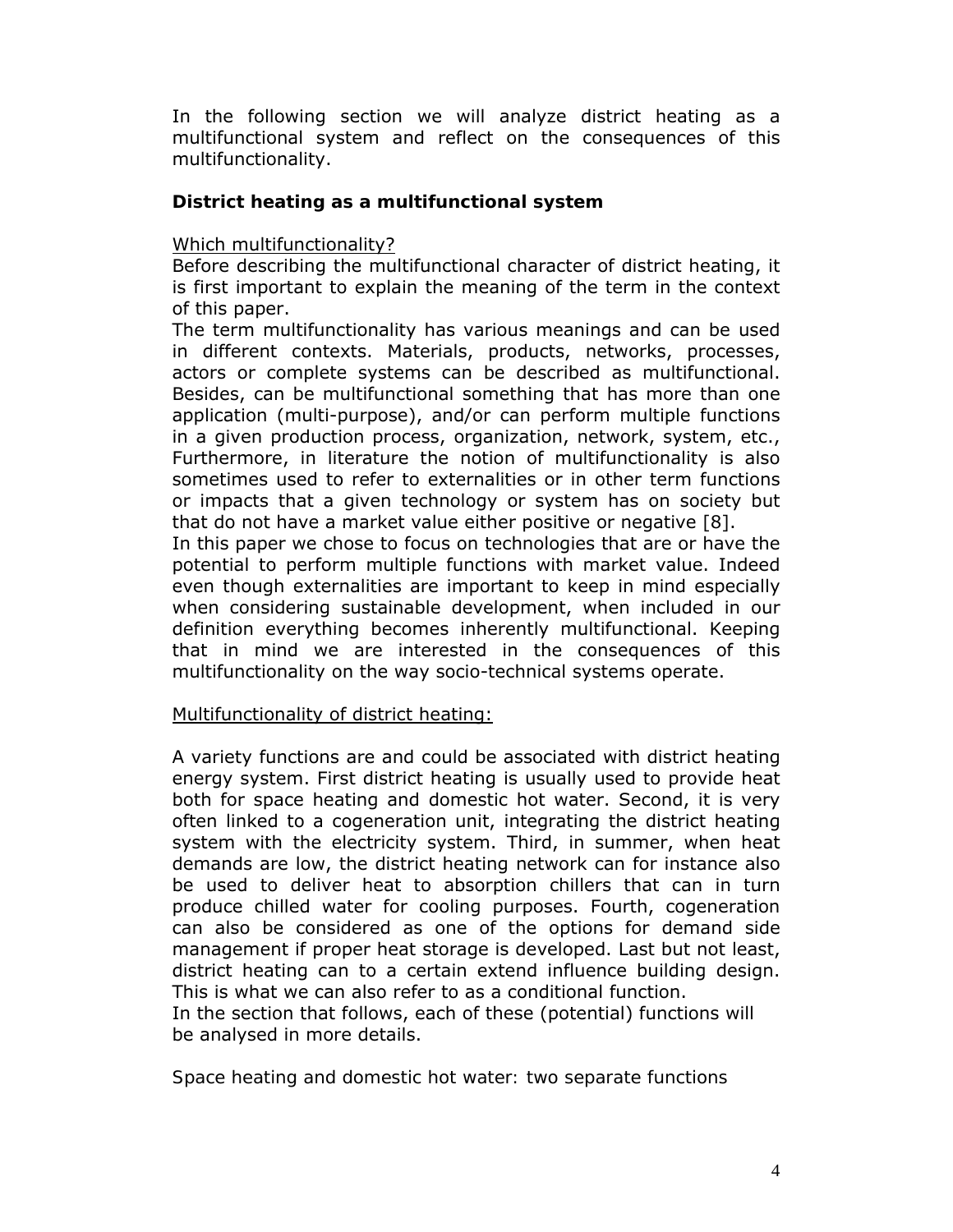District heating was initially used for meeting both space heating and domestic hot water demand. We can say that historically district heating fulfilled multiple functions. It is still very often the case but a new trend also emerges. When low temperature district heating are developed, the DH system is only used to meet space heating demands, domestic hot water application being met using an on-site boiler for instance [4]. One of the reasons for this trend is that the quality of the heat required for both applications is different. Indeed while domestic hot water requires temperatures of at least 65◦ C in order to prevent Legionella growth, low temperature heating system can function with 45℃ heat input [9]. As a result a decoupling of functions is slowly taking place.

#### *Combined heat and power: integration of heat and electricity system*

As mentioned previously, district heating is in many cases based on combined heat and power generation (CHP). As a result, CHP creates a bridge between the heat system and the electricity system leading to a partial technical integration of functions. We use the term partial because neither all the electricity nor all the heat is produced by cogeneration.

Both systems are driven by one particular function: the delivery of either electricity or heat respectively. Nevertheless, they also have their own technological specificities and requirements. To name only a few, regarding the electricity system, <sup>i</sup>the supply and demand must constantly be in balance, as failure to do so may lead to system breakdown; <sup>2</sup>large scale electricity storage is uneconomical,  $3$ it is possible to transport electricity over long distances;  $4$ most of electricity networks are connected to each other allowing for exchanges at transnational level. In the heat system on the other hand, <sup>1</sup>networks rarely go beyond the municipal boarders; <sup>2</sup>long distance transport is uneconomical;  $3$  medium to large scale heat storage is possible; <sup>4</sup>heat delivered should also meet the demand (both in term of quality and quantity) but failure to do so does not have dramatic technical consequences for the system. Moreover, both system involve different actors and are governed by their own regime or sets of rules.

For CHP plants, this means that on the one hand to be successfully implemented they must be able to fit in both systems and on the other hand that if they are implemented at a large scale, they may change these systems and the way they operate.

If we look at cogeneration in the Netherlands for instance, its successful implementation resulted in changes at various levels. First a number of CHP plants are owned by energy distribution companies. Indeed, in 1998, these companies were given the right to generate electricity but at a small scale [11]. As a result, thanks to CHP, EDC gained influence and power both in the electricity and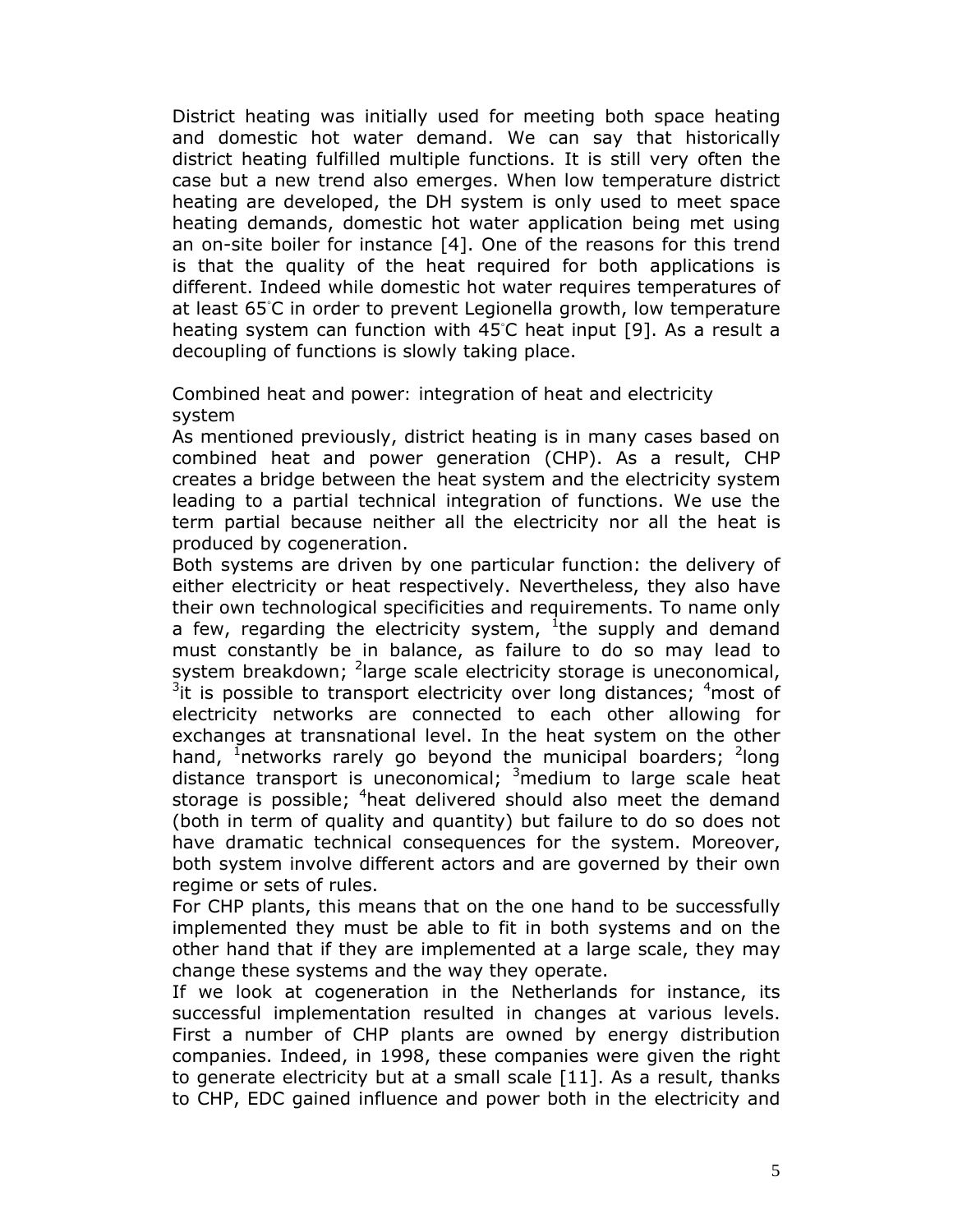the heat system. This suggests that to a certain extend, CHP led to a change in power balance in these two systems. Moreover, implementation of CHP, especially in industries and horticulture, has been very successful in the Netherlands. This had technical consequences for the electricity system. Indeed, an increasing amount of electricity delivered to the grid was coming from decentralized and uncontrolled sources. Thus as more and more CHP plants were installed, the electricity grid had to accommodate for increasing amounts of electricity that may be generated even in periods of low demand. As a result, it became more challenging to maintain the system in balance and to overcome that, new regulations had to be developed [10]. We can thus conlude that what started as a physical integration also resulted in an integration at the level of actors and to a certan level governance.

#### *District cooling:*

Similarly to district heating, district cooling is a system where cold is produced centrally and distributed to end users via a double pipe cooling network. Cold water is usually supplied at around 6-7 C while the return temperature varies between 12 and 17 C. The difference between supply and return temperature is rather small which makes district cooling a viable option only in dense areas with high cooling demands [13].

District cooling systems can be designed independently, with their own cold source or they can be integrated with district heating system. In that case, two main possibilities exist. First, a heat pump can be used both for heat and cold generation, the evaporator generating cold and the condenser generating heat [13]. This is the case in Sörnäinen, a district of Helsinki where a heat pump has a capacity of 90 MW for district heating and 60 MW for district cooling [14].

The second possibility is to use surplus heat in an absorption chiller for cold generation. Generating cold from heat has a very low efficiency and it is only economically feasible if a low cost heat source is available. This is the case for instance in summer when CHP plants produce excess heat. Two options for cold generation are possible. First heat can be transported to individual building using the district heating network and absorption chillers can be installed in individual buildings [13]. This option has been implemented in Copenhagen for example. Second, it is also possible to use an absorption chiller of higher capacity to produce cold centrally and distribute it to the various customers [13].

#### *Demand side management:*

The notion of demand side management is not new. Many governments in Europe and North America introduced policies regarding demand side management in the 70's in response to the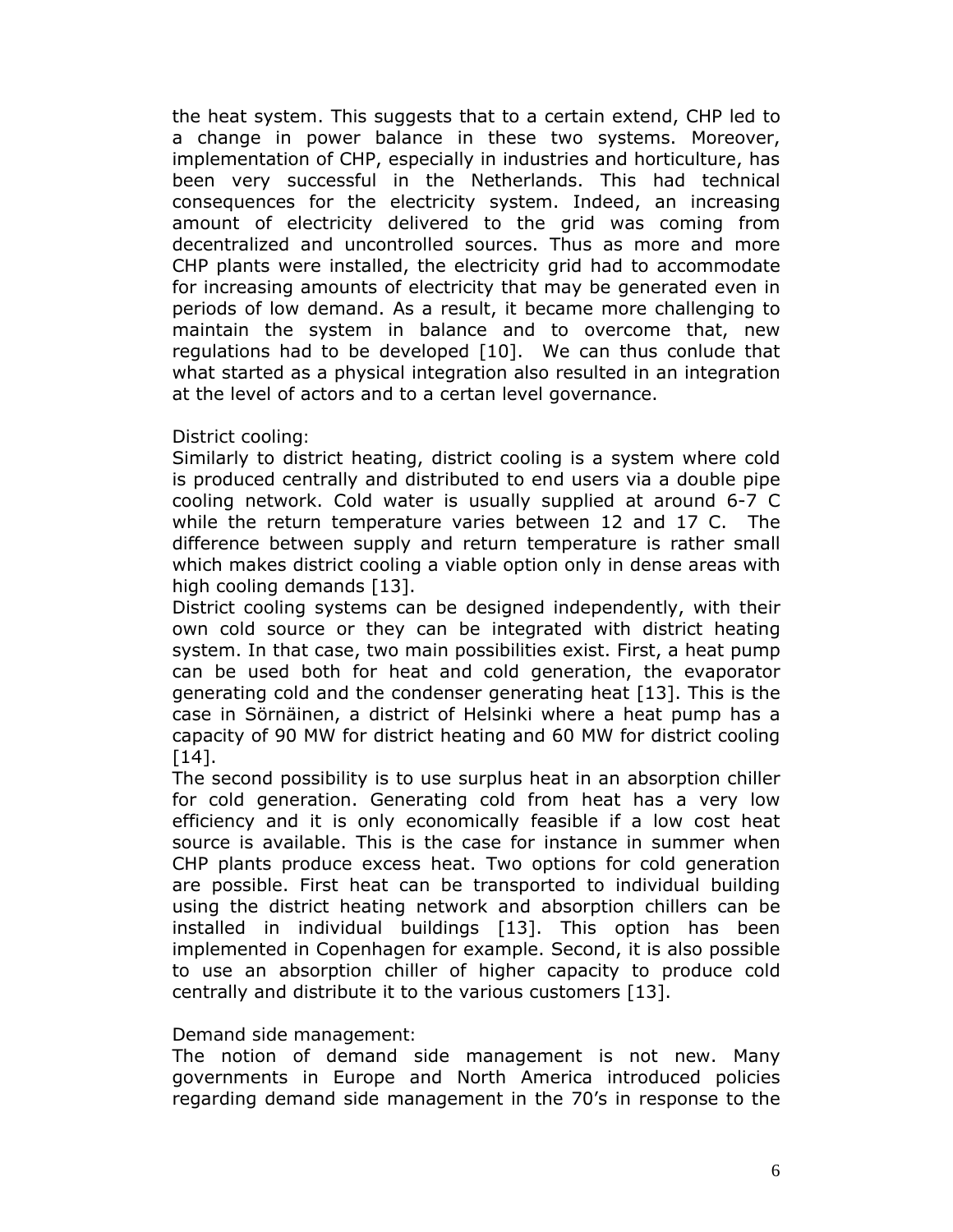oil crisis and the insecure supply of fossil fuels. When prices of fossil fuel decreased, so did the political interest in this concept [15]. However, recently DSM is regaining in popularity. Indeed, in order to decrease CO2 emissions, renewable energy sources such as wind and solar are being implemented. However, these are fluctuating and rather unpredictable power sources and their large scale implementation requires strategies to maintain the system in balance. Demand side management is one of them and district heating can, if equipped with the proper technologies, be used for that purpose.

To increase reliability and decrease capacity required to meet peak demand, district heating system may be equipped with heat storage facilities (international Energy Agency (IEA) 1999). These can also be used for demand side management if the district heating system is (at least partly) based on CHP. In this case, in periods of high electricity but low heat demand, the CHP plant can generate electricity while storing excess heat. On the contrary, in periods of low electricity but high heat demand, heat could be pumped out of the storage system, avoiding the production of excess electricity and risks of grid congestion. Operating CHP/heat storage in such a way can add flexibility to the electricity system and may increase the economics of CHP plants as it could better adapt its electricity production to market prices [16].

#### *Building design:*

As mentioned previously, some scholars have pointed out that the presence of district heating system could, in certain circumstances, slow down the implementation of low energy houses [6, 7]. Späth explained that very well based on a case study in Freiburg. In brief, new residential areas were to be built and connection to a district heating network was made mandatory. Moreover, heat price was divided into two main components: the cost of the infrastructure representing fixed price, and the actual cost of heat or in other word variable price. Furthermore, all the buildings connected to the district heating network had to pay for the same fixed price, regardless of their energy demand. This implied that for low energy houses, fixed price represented a larger proportion of heat price than it was for standard houses. This also limited the economic gains that could be made by investing in energy saving technologies. As a result, even though designers initially showed interest in building low energy houses, none were actually completed. This could probably have been avoided if connection to the district heating network had not been mandatory or if fixed costs were charged as a function of the demand (Spät 2005).

This example also shows that in newly built residential areas, building design and district heating system are to a certain level inter-connected. This is what we could refer to as a conditional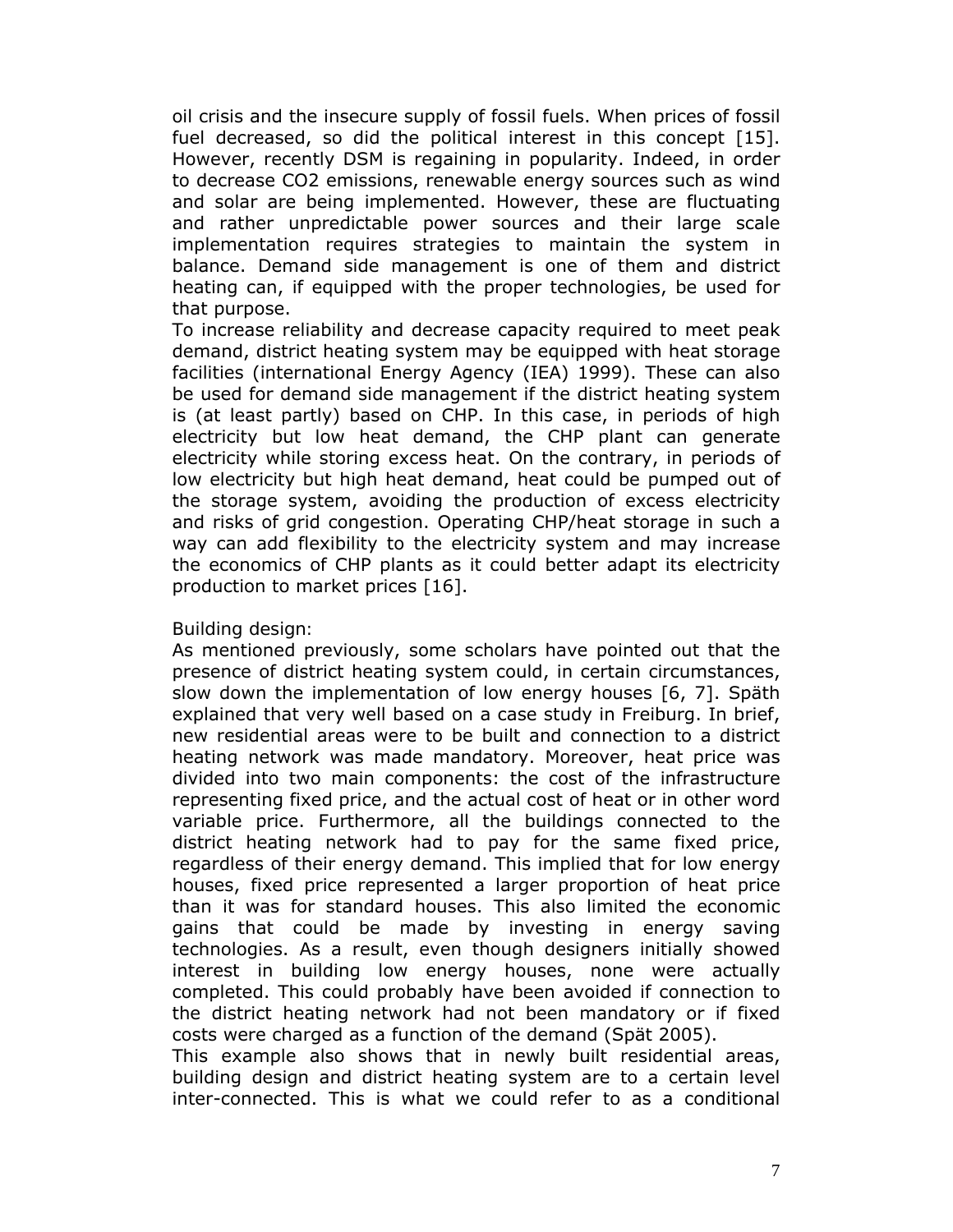function. This also raises the question whether or to which degree district heating system and the design of existing building influence one another. Indeed, existing building blocks with their low or average energy performance require somewhat higher temperature input than those with a high energetic performance. It is true however that transmission and distribution networks can be separated, allowing for different temperature and pressure in different parts of the district heating network. As such both buildings with high and low energetic performance can be connected to the same network.

### Long term consequences of multifunctionality:

In the previous paragraphs, we have shown that a number of functions can be associated with district heating. For example, DH can be used both for the provision of heat for DHW and space heating. Moreover, some of these functions create bridges or links between district heating and other systems. For instance, combined heat and power plants physically links DH system with the electricity system. Moreover, when DH is used for demand side management, an additional link with the electricity system is created through the provision of a service. Finally, we have also shown that there are interactions between district heating system and building design.

This multifunctionality and resulting systems' interactions may have long term consequences on the capacity of these systems to further innovate towards sustainability. A number of questions can thus be raised. First, as we have seen, district heating, especially in new system, may be developed only to meet space heating demand and not domestic hot water as well. This raises the following question: if a decoupling of functions leads to a higher efficiency, how easily can it be done in existing DH system built to meet both demands?

Regarding combined heat and power, developments in the Netherlands were analyzed. We have seen that what started as a technological integration developed into an organizational and institutional integration as well, in other words a more mature systems integration. However, district heating based on CHP also developed in other countries. Did technological integration lead to organizational and institutional integration as well? What led to organizational and institutional system integration? Can we find a common trend in the integration process or are there differences? Finally, systems integration in the Netherlands occurred rather recently and we can question whether it will facilitate or render more difficult further transition to sustainability.

Besides, we have also pointed that the some characteristics of district heating system and building design are somewhat related. Indeed, the heating system and to a certain extend the heat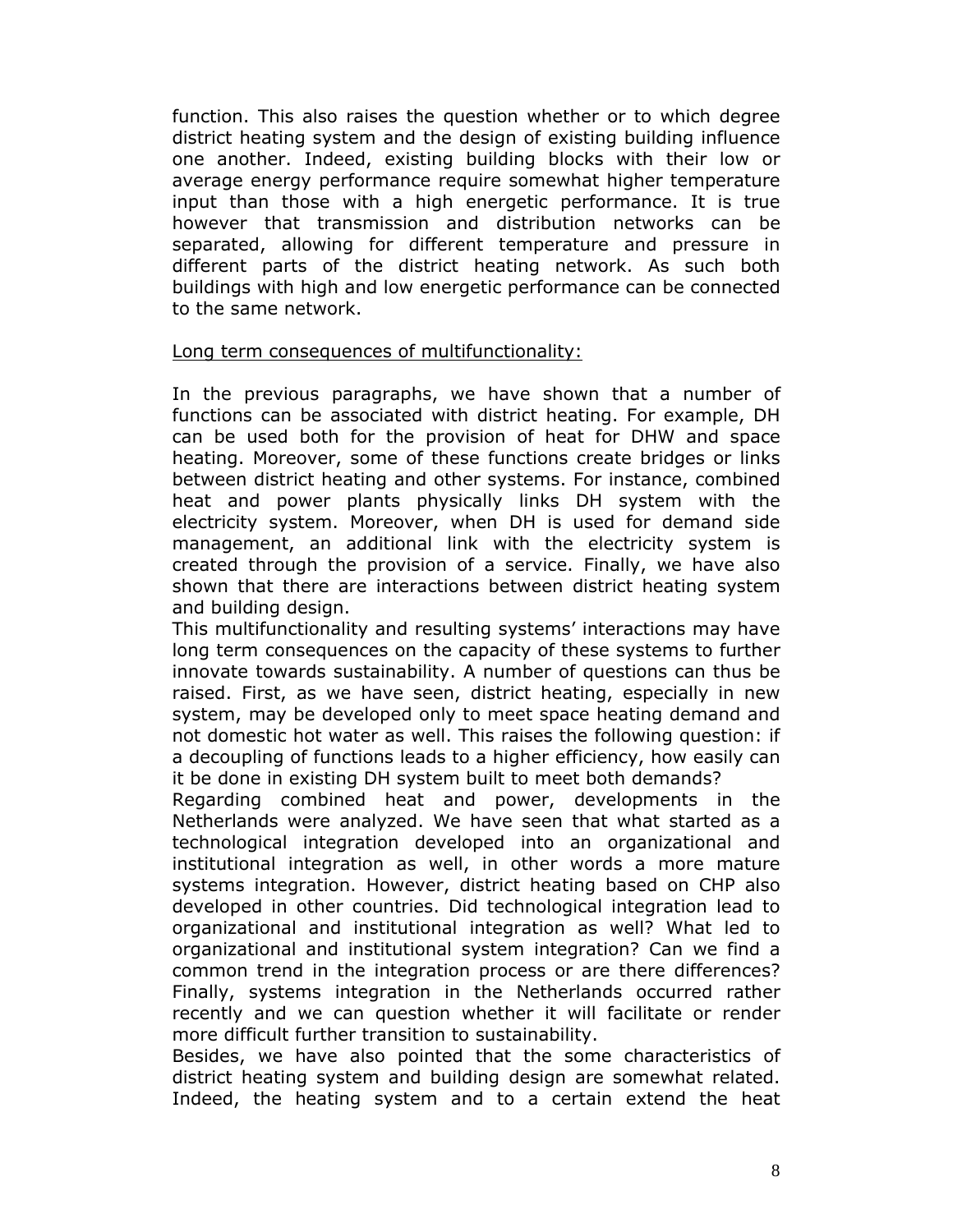demand of buildings links to a district heating network must fit with each other. However, is connection to district heating an end in itself or are improvements still possible? For instance if the temperature of a district heating system is to be lowered in order to improve environmental performance, the heating system in all residential areas connected to it have to be adapted in order to still function properly in the new conditions. This raises a number of additional questions: can the presence of a district heating system slow down the implementation of more radical energy efficient policy in existing buildings? And reversely, can existing residential areas slow down the switch to low temperature DH? More generally speaking can sustainable innovations in district heating or building design be prevented or slowed down because of their interdependency? Finally, if it is so, could these potential conflicts be avoided through system integration?

Last but not least, we have analyzed the functions and resulting systems integration separately. However, it is important to keep in mind that these functions may influence one another and changes in one may have consequences on others.

#### **Discussion and Conclusion:**

The last decades, our attitude towards the environment has changed. It is not only seen as something from which we can harvest or extract resources, or against which we must gain control but also as something we must learn to live with and that we must preserve. In other words, we are starting to realize that we must make a switch towards a more sustainable mode of development. In the energy field, this translated into research, investments and implementation of renewable or energy saving technologies. Using district heating as an example, we have tried to show that long term consequences of a given technology or technological system on sustainable innovation potential are difficult to evaluate. It is even more so when the system is or can perform multiple functions. The consequences of this multifunctionality can take place at different levels: at the technological level itself as it might create new opportunities or results in new barriers. For instance in the case of district heating, the presence of heat storage makes demand side management possible. Consequences can also take place at the organizational level as the relationship between the actors as well as power balance may change. For example development of CHP was caused by and resulted in an increase in influence of energy distribution companies in the Netherlands. Finally, consequences can also take place at the institutional level as integrated governance may be required both to facilitate the implementation of the multifunctional technology and to ensure that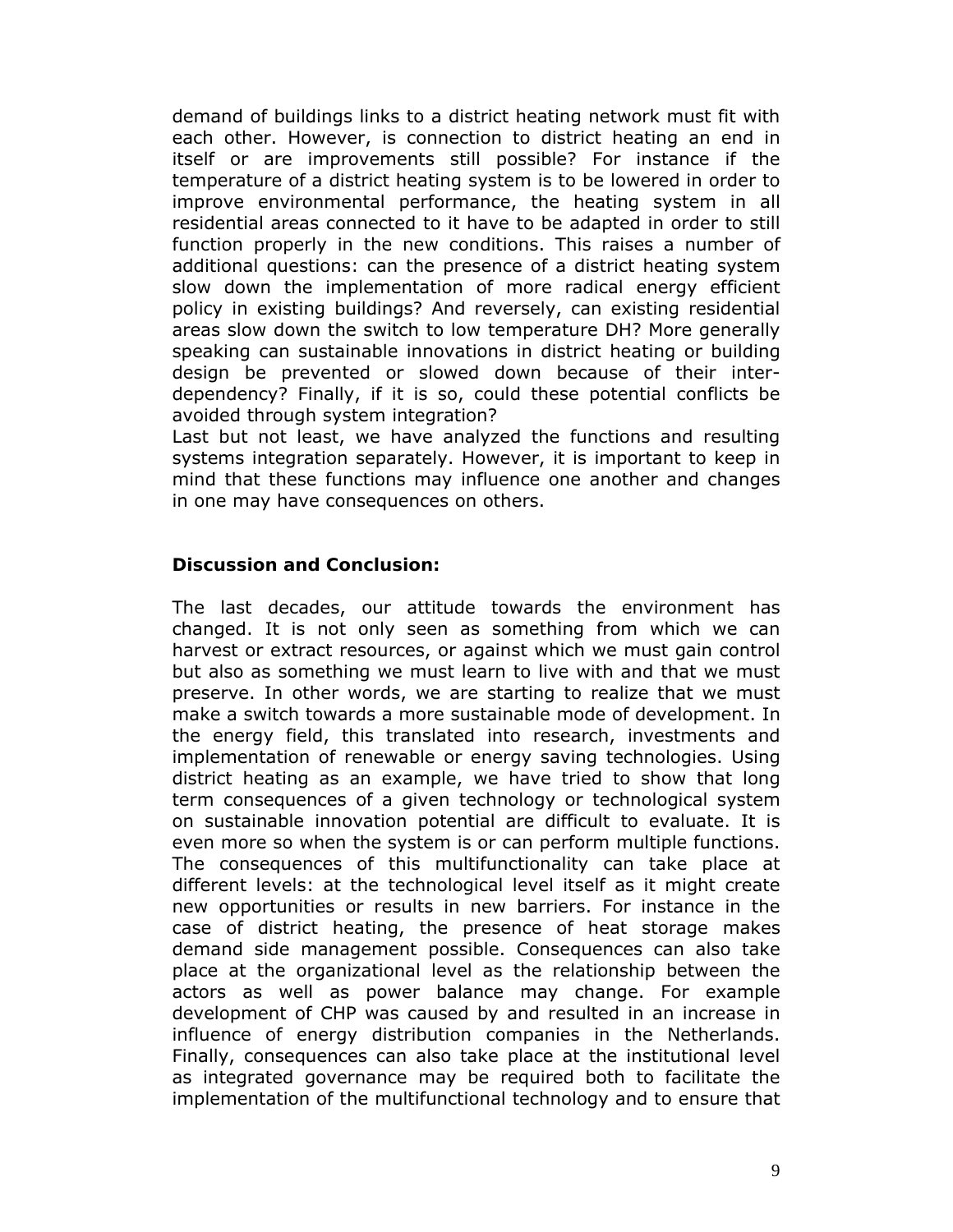conflicts that may develop can be overcome. Let us take the example of CHP development again. Their successful implementation in the Netherlands resulted in technical problems mainly in relation to the maintenance of power balance. To solve this problem, new regulations had to be developed to better integrate CHP and thus district heating in the electricity system.

What is also interesting with this example is that CHP has been and still is developed with the purpose to meet two separate functions. What would happen if a technology was initially developed for a single purpose but that other functions emerged over time? Similarly what would happen if a technology fulfilled more than one function but that only its primary function would be recognized? Would additional conflict emerge and what would be needed to solve them?

As a result, we would like to stress the fact that Technological multifunctionality should be identified, recognized, and its consequences on socio-technical systems investigated. Nevertheless, we must acknowledge the fact that by continuously questioning the long term consequences of technologies, we face the risk of not taking any constructive decisions. Besides given that the future can not be predicted with accuracy, we can question how much of these consequences can actually be foreseen. However, despite this uncertainty, it worthwhile to investigate necessary conditions and to develop strategies under which potential threats can be turned into opportunities.